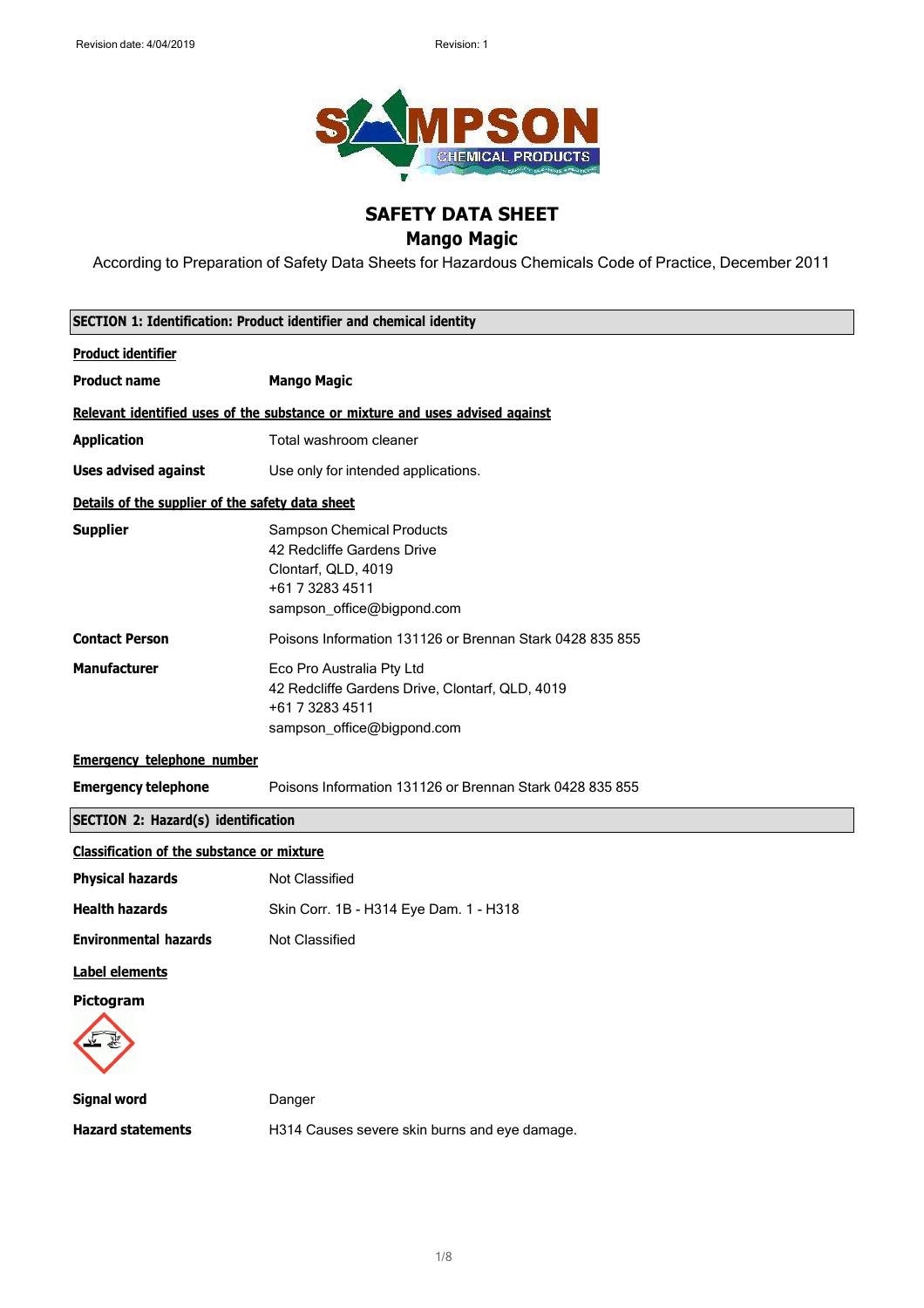## **Mango Magic**

| <b>Precautionary statements</b> | P260 Do not breathe vapour/ spray.<br>P264 Wash contaminated skin thoroughly after handling.<br>P280 Wear protective gloves/ protective clothing/ eye protection/ face protection.<br>P301+P330+P331 IF SWALLOWED: Rinse mouth. Do NOT induce vomiting.<br>P303+P361+P353 IF ON SKIN (or hair): Take off immediately all contaminated clothing.<br>Rinse skin with water/ shower.<br>P304+P340 IF INHALED: Remove victim to fresh air and keep at rest in a position<br>comfortable for breathing.<br>P305+P351+P338 IF IN EYES: Rinse cautiously with water for several minutes. Remove<br>contact lenses, if present and easy to do. Continue rinsing.<br>P310 Immediately call a POISON CENTER or doctor/ physician.<br>P321 Specific treatment (see medical advice on this label).<br>P363 Wash contaminated clothing before reuse.<br>P405 Store locked up.<br>P501 Dispose of contents/ container in accordance with national regulations. |
|---------------------------------|--------------------------------------------------------------------------------------------------------------------------------------------------------------------------------------------------------------------------------------------------------------------------------------------------------------------------------------------------------------------------------------------------------------------------------------------------------------------------------------------------------------------------------------------------------------------------------------------------------------------------------------------------------------------------------------------------------------------------------------------------------------------------------------------------------------------------------------------------------------------------------------------------------------------------------------------------|
| <b>Contains</b>                 | phosphoric acid  %, orthophosphoric acid  %                                                                                                                                                                                                                                                                                                                                                                                                                                                                                                                                                                                                                                                                                                                                                                                                                                                                                                      |

10-30%

### **Other hazards**

This product does not contain any substances classified as PBT or vPvB.

### **SECTION 3: Composition and information on ingredients**

#### **Mixtures**

phosphoric acid ... %, orthophosphoric acid ... %

CAS number: 7664-38-2

#### **Classification**

Skin Corr. 1B - H314 Eye Dam. 1 - H318

The full text for all hazard statements is displayed in Section 16.

### **SECTION 4: First aid measures**

### **Description of first aid measures**

| <b>General information</b>        | Get medical attention if any discomfort continues. Show this Safety Data Sheet to the medical<br>personnel.                                                                                                            |
|-----------------------------------|------------------------------------------------------------------------------------------------------------------------------------------------------------------------------------------------------------------------|
| <b>Inhalation</b>                 | Move affected person to fresh air and keep warm and at rest in a position comfortable for<br>breathing. Loosen tight clothing such as collar, tie or belt. Get medical attention if symptoms<br>are severe or persist. |
| <b>Ingestion</b>                  | Rinse mouth thoroughly with water. Get medical advice/attention if you feel unwell. Do not<br>induce vomiting unless under the direction of medical personnel.                                                         |
| <b>Skin Contact</b>               | Rinse with water.                                                                                                                                                                                                      |
| Eye contact                       | Rinse with water. Do not rub eye. Remove any contact lenses and open eyelids wide apart.<br>Get medical attention if any discomfort continues.                                                                         |
| <b>Protection of first aiders</b> | First aid personnel should wear appropriate protective equipment during any rescue.                                                                                                                                    |
| New category                      |                                                                                                                                                                                                                        |
|                                   | Most important symptoms and effects, both acute and delayed                                                                                                                                                            |
| <b>General information</b>        | The severity of the symptoms described will vary dependent on the concentration and the<br>length of exposure.                                                                                                         |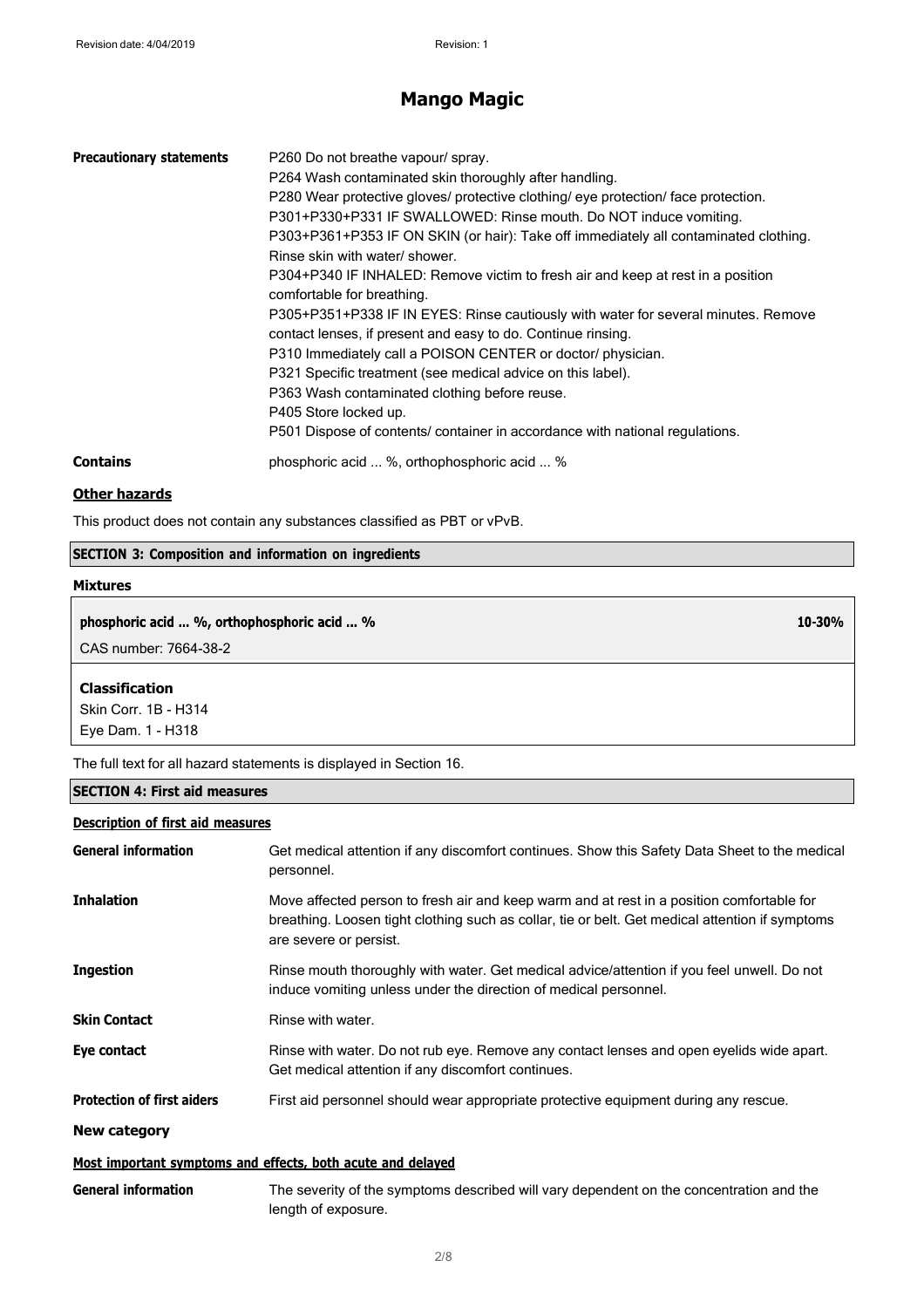## **Mango Magic**

| <b>Inhalation</b>                                     | No specific symptoms known.                                                                                                                                                                                                                                                                                                                                                                                                                                                                                                                                                                                                                                                    |
|-------------------------------------------------------|--------------------------------------------------------------------------------------------------------------------------------------------------------------------------------------------------------------------------------------------------------------------------------------------------------------------------------------------------------------------------------------------------------------------------------------------------------------------------------------------------------------------------------------------------------------------------------------------------------------------------------------------------------------------------------|
| <b>Ingestion</b>                                      | May cause irritation.                                                                                                                                                                                                                                                                                                                                                                                                                                                                                                                                                                                                                                                          |
| Skin contact                                          | Redness. Irritating to skin.                                                                                                                                                                                                                                                                                                                                                                                                                                                                                                                                                                                                                                                   |
| Eye contact                                           | Irritating to eyes.                                                                                                                                                                                                                                                                                                                                                                                                                                                                                                                                                                                                                                                            |
|                                                       | Indication of any immediate medical attention and special treatment needed                                                                                                                                                                                                                                                                                                                                                                                                                                                                                                                                                                                                     |
| <b>Notes for the doctor</b>                           | Treat symptomatically.                                                                                                                                                                                                                                                                                                                                                                                                                                                                                                                                                                                                                                                         |
| <b>SECTION 5: Firefighting measures</b>               |                                                                                                                                                                                                                                                                                                                                                                                                                                                                                                                                                                                                                                                                                |
| <b>Extinguishing media</b>                            |                                                                                                                                                                                                                                                                                                                                                                                                                                                                                                                                                                                                                                                                                |
| Suitable extinguishing media                          | The product is not flammable. Extinguish with alcohol-resistant foam, carbon dioxide, dry<br>powder or water fog. Use fire-extinguishing media suitable for the surrounding fire.                                                                                                                                                                                                                                                                                                                                                                                                                                                                                              |
| <b>Unsuitable extinguishing</b><br>media              | Do not use water jet as an extinguisher, as this will spread the fire.                                                                                                                                                                                                                                                                                                                                                                                                                                                                                                                                                                                                         |
| Special hazards arising from the substance or mixture |                                                                                                                                                                                                                                                                                                                                                                                                                                                                                                                                                                                                                                                                                |
| <b>Specific hazards</b>                               | Containers can burst violently or explode when heated, due to excessive pressure build-up.                                                                                                                                                                                                                                                                                                                                                                                                                                                                                                                                                                                     |
| <b>Hazardous combustion</b><br>products               | Thermal decomposition or combustion products may include the following substances:<br>Harmful gases or vapours.                                                                                                                                                                                                                                                                                                                                                                                                                                                                                                                                                                |
| <b>Advice for firefighters</b>                        |                                                                                                                                                                                                                                                                                                                                                                                                                                                                                                                                                                                                                                                                                |
| <b>Protective actions during</b><br>firefighting      | Avoid breathing fire gases or vapours. Evacuate area. Cool containers exposed to heat with<br>water spray and remove them from the fire area if it can be done without risk. Cool containers<br>exposed to flames with water until well after the fire is out. If a leak or spill has not ignited, use<br>water spray to disperse vapours and protect men stopping the leak. Control run-off water by<br>containing and keeping it out of sewers and watercourses. If risk of water pollution occurs,<br>notify appropriate authorities.                                                                                                                                       |
| Special protective equipment<br>for firefighters      | Wear positive-pressure self-contained breathing apparatus (SCBA) and appropriate protective<br>clothing. Firefighter's clothing conforming to Australia/New Zealand Standards AS/NZS 4967<br>(for clothing) AS/NZS 1801 (for helmets), AS/NZS 4821 (for protective boots), AS/NZS 1801<br>(for protective gloves) will provide a basic level of protection for chemical incidents.                                                                                                                                                                                                                                                                                             |
| <b>SECTION 6: Accidental release measures</b>         |                                                                                                                                                                                                                                                                                                                                                                                                                                                                                                                                                                                                                                                                                |
|                                                       | Personal precautions, protective equipment and emergency procedures                                                                                                                                                                                                                                                                                                                                                                                                                                                                                                                                                                                                            |
| <b>Personal precautions</b>                           | Wear protective clothing as described in Section 8 of this safety data sheet. No action shall be<br>taken without appropriate training or involving any personal risk.                                                                                                                                                                                                                                                                                                                                                                                                                                                                                                         |
| <b>Environmental precautions</b>                      |                                                                                                                                                                                                                                                                                                                                                                                                                                                                                                                                                                                                                                                                                |
| <b>Environmental precautions</b>                      | Avoid discharge to the aquatic environment.                                                                                                                                                                                                                                                                                                                                                                                                                                                                                                                                                                                                                                    |
| Methods and material for containment and cleaning up  |                                                                                                                                                                                                                                                                                                                                                                                                                                                                                                                                                                                                                                                                                |
| Methods for cleaning up                               | Wear protective clothing as described in Section 8 of this safety data sheet. Clear up spills<br>immediately and dispose of waste safely. Small Spillages: Collect spillage. Large Spillages:<br>Absorb spillage with non-combustible, absorbent material. The contaminated absorbent may<br>pose the same hazard as the spilled material. Collect and place in suitable waste disposal<br>containers and seal securely. Label the containers containing waste and contaminated<br>materials and remove from the area as soon as possible. Flush contaminated area with plenty<br>of water. Wash thoroughly after dealing with a spillage. For waste disposal, see Section 13. |

**Reference to other sections**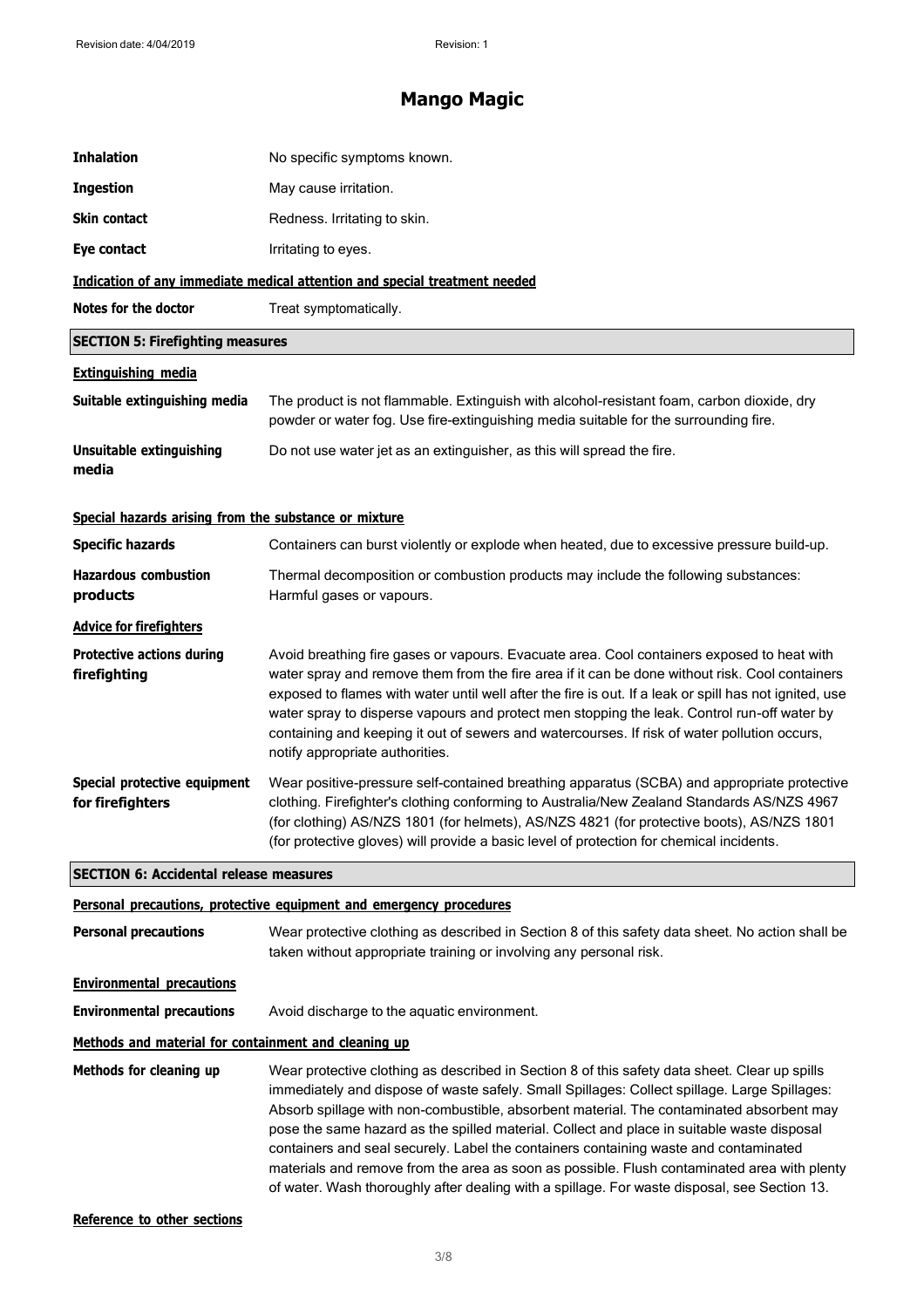### **Mango Magic**

| <b>Reference to other sections</b>                           | For personal protection, see Section 8. See Section 11 for additional information on health<br>hazards. See Section 12 for additional information on ecological hazards. For waste disposal,<br>see Section 13.                                                                                                                                                                        |
|--------------------------------------------------------------|----------------------------------------------------------------------------------------------------------------------------------------------------------------------------------------------------------------------------------------------------------------------------------------------------------------------------------------------------------------------------------------|
|                                                              | SECTION 7: Handling and storage, including how the chemical may be safely used                                                                                                                                                                                                                                                                                                         |
| <b>Precautions for safe handling</b>                         |                                                                                                                                                                                                                                                                                                                                                                                        |
| <b>Usage precautions</b>                                     | Read and follow manufacturer's recommendations. Wear protective clothing as described in<br>Section 8 of this safety data sheet. Keep away from food, drink and animal feeding stuffs.<br>Handle all packages and containers carefully to minimise spills. Keep container tightly sealed<br>when not in use. Avoid the formation of mists. Avoid discharge to the aquatic environment. |
| <b>Advice on general</b><br>occupational hygiene             | Wash promptly if skin becomes contaminated. Take off contaminated clothing and wash<br>before reuse. Wash contaminated clothing before reuse.                                                                                                                                                                                                                                          |
| Conditions for safe storage, including any incompatibilities |                                                                                                                                                                                                                                                                                                                                                                                        |
| <b>Storage precautions</b>                                   | Store locked up. Keep only in the original container. Keep container tightly closed, in a cool,<br>well ventilated place. Keep containers upright. Protect containers from damage.                                                                                                                                                                                                     |
| Storage class                                                | Chemical storage.                                                                                                                                                                                                                                                                                                                                                                      |
| Specific end use(s)                                          |                                                                                                                                                                                                                                                                                                                                                                                        |
| Specific end use(s)                                          | The identified uses for this product are detailed in Section 1.2.                                                                                                                                                                                                                                                                                                                      |
| <b>SECTION 8: Exposure controls and personal protection</b>  |                                                                                                                                                                                                                                                                                                                                                                                        |
|                                                              |                                                                                                                                                                                                                                                                                                                                                                                        |

```
Control parameters
```
### **Occupational exposure limits**

**phosphoric acid ... %, orthophosphoric acid ... %**

Long-term exposure limit (8-hour TWA): 1 mg/m<sup>3</sup> Short-term exposure limit (15-minute): 3 mg/m<sup>3</sup>

### **Exposure controls**

#### **Protective equipment**



| Appropriate engineering<br>controls | Provide adequate ventilation. Observe any occupational exposure limits for the product or<br>ingredients.                                                                                                                                                                                                                                                                                                                                                                                                                                                    |
|-------------------------------------|--------------------------------------------------------------------------------------------------------------------------------------------------------------------------------------------------------------------------------------------------------------------------------------------------------------------------------------------------------------------------------------------------------------------------------------------------------------------------------------------------------------------------------------------------------------|
| Eye/face protection                 | Wear tight-fitting, chemical splash goggles or face shield. If inhalation hazards exist, a full-<br>face respirator may be required instead.                                                                                                                                                                                                                                                                                                                                                                                                                 |
| <b>Hand protection</b>              | Wear protective gloves. The most suitable glove should be chosen in consultation with the<br>glove supplier/manufacturer, who can provide information about the breakthrough time of the<br>glove material. To protect hands from chemicals, gloves should comply with Australia/New<br>Zealand Standard AS/NZS 2161. Considering the data specified by the glove manufacturer,<br>check during use that the gloves are retaining their protective properties and change them as<br>soon as any deterioration is detected. Frequent changes are recommended. |
| Other skin and body<br>protection   | Wear appropriate clothing to prevent repeated or prolonged skin contact.                                                                                                                                                                                                                                                                                                                                                                                                                                                                                     |
| <b>Hygiene measures</b>             | Wash hands thoroughly after handling. Wash at the end of each work shift and before eating,<br>smoking and using the toilet. Do not eat, drink or smoke when using this product.                                                                                                                                                                                                                                                                                                                                                                             |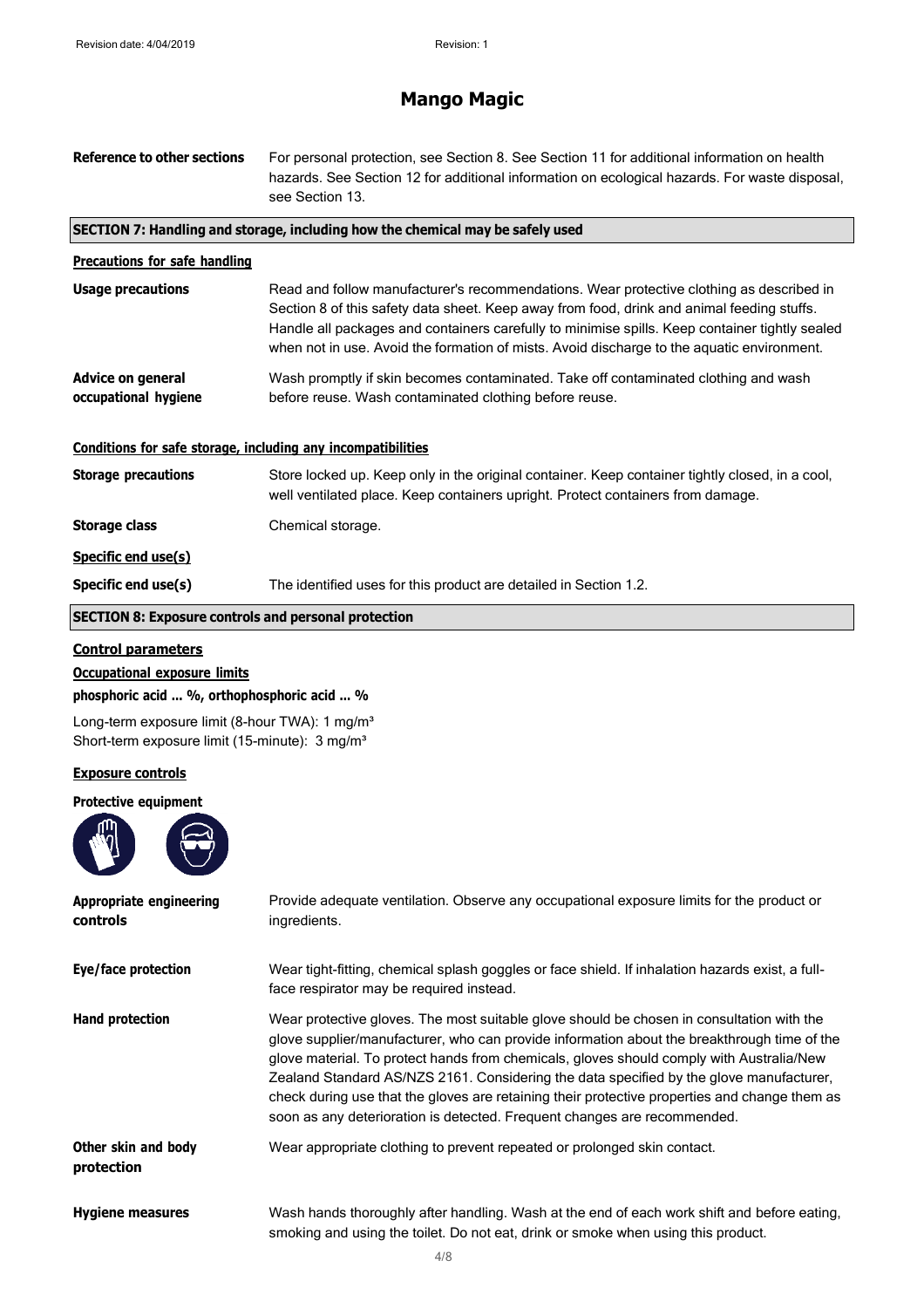f

# **Mango Magic**

| <b>Respiratory protection</b>             | Ensure all respiratory protective equipment is suitable for its intended use and complies with<br>Australia/New Zealand Standard AS/NZS 1716. Check that the respirator fits tightly and the<br>filter is changed regularly. Gas and combination filter cartridges should comply with<br>Australia/New Zealand Standard AS/NZS 1716. Full face mask respirators with replaceable<br>filter cartridges should comply with Australia/New Zealand Standard AS/NZS 1716. Half mask<br>and quarter mask respirators with replaceable filter cartridges should comply with<br>Australia/New Zealand Standard AS/NZS 1716. |
|-------------------------------------------|---------------------------------------------------------------------------------------------------------------------------------------------------------------------------------------------------------------------------------------------------------------------------------------------------------------------------------------------------------------------------------------------------------------------------------------------------------------------------------------------------------------------------------------------------------------------------------------------------------------------|
| <b>Environmental exposure</b><br>controls | Keep container tightly sealed when not in use.                                                                                                                                                                                                                                                                                                                                                                                                                                                                                                                                                                      |

| <b>SECTION 9: Physical and chemical properties</b>           |                                                                                                                                                                         |  |
|--------------------------------------------------------------|-------------------------------------------------------------------------------------------------------------------------------------------------------------------------|--|
| <b>Information on basic physical and chemical properties</b> |                                                                                                                                                                         |  |
| <b>Appearance</b>                                            | Coloured liquid.                                                                                                                                                        |  |
| Colour                                                       | <b>Blood Orange</b>                                                                                                                                                     |  |
| <b>Odour</b>                                                 | Sweet Mango and Orange                                                                                                                                                  |  |
| рH                                                           | $1 - 3$                                                                                                                                                                 |  |
| <b>Specific Gravity</b>                                      | $1 - 1.05$                                                                                                                                                              |  |
| <b>SECTION 10: Stability and reactivity</b>                  |                                                                                                                                                                         |  |
| <b>Reactivity</b>                                            | There are no known reactivity hazards associated with this product.                                                                                                     |  |
| <b>Stability</b>                                             | Stable at normal ambient temperatures and when used as recommended. Stable under the<br>prescribed storage conditions.                                                  |  |
| <b>Possibility of hazardous</b><br>reactions                 | No potentially hazardous reactions known.                                                                                                                               |  |
| <b>Conditions to avoid</b>                                   | There are no known conditions that are likely to result in a hazardous situation.                                                                                       |  |
| <b>Materials to avoid</b>                                    | No specific material or group of materials is likely to react with the product to produce a<br>hazardous situation.                                                     |  |
| <b>Hazardous decomposition</b><br>products                   | Does not decompose when used and stored as recommended. Thermal decomposition or<br>combustion products may include the following substances: Harmful gases or vapours. |  |

### **SECTION 11: Toxicological information**

| <b>Information on toxicological effects</b> |                                                                  |
|---------------------------------------------|------------------------------------------------------------------|
| <b>Acute toxicity - oral</b>                |                                                                  |
| Notes (oral LD <sub>50</sub> )              | Based on available data the classification criteria are not met. |
| Acute toxicity - dermal                     |                                                                  |
| Notes (dermal LD <sub>50</sub> )            | Based on available data the classification criteria are not met. |
| <b>Acute toxicity - inhalation</b>          |                                                                  |
| <b>Notes (inhalation LCso)</b>              | Based on available data the classification criteria are not met. |
| <b>Skin corrosion/irritation</b>            |                                                                  |
| Animal data                                 | Irritating.                                                      |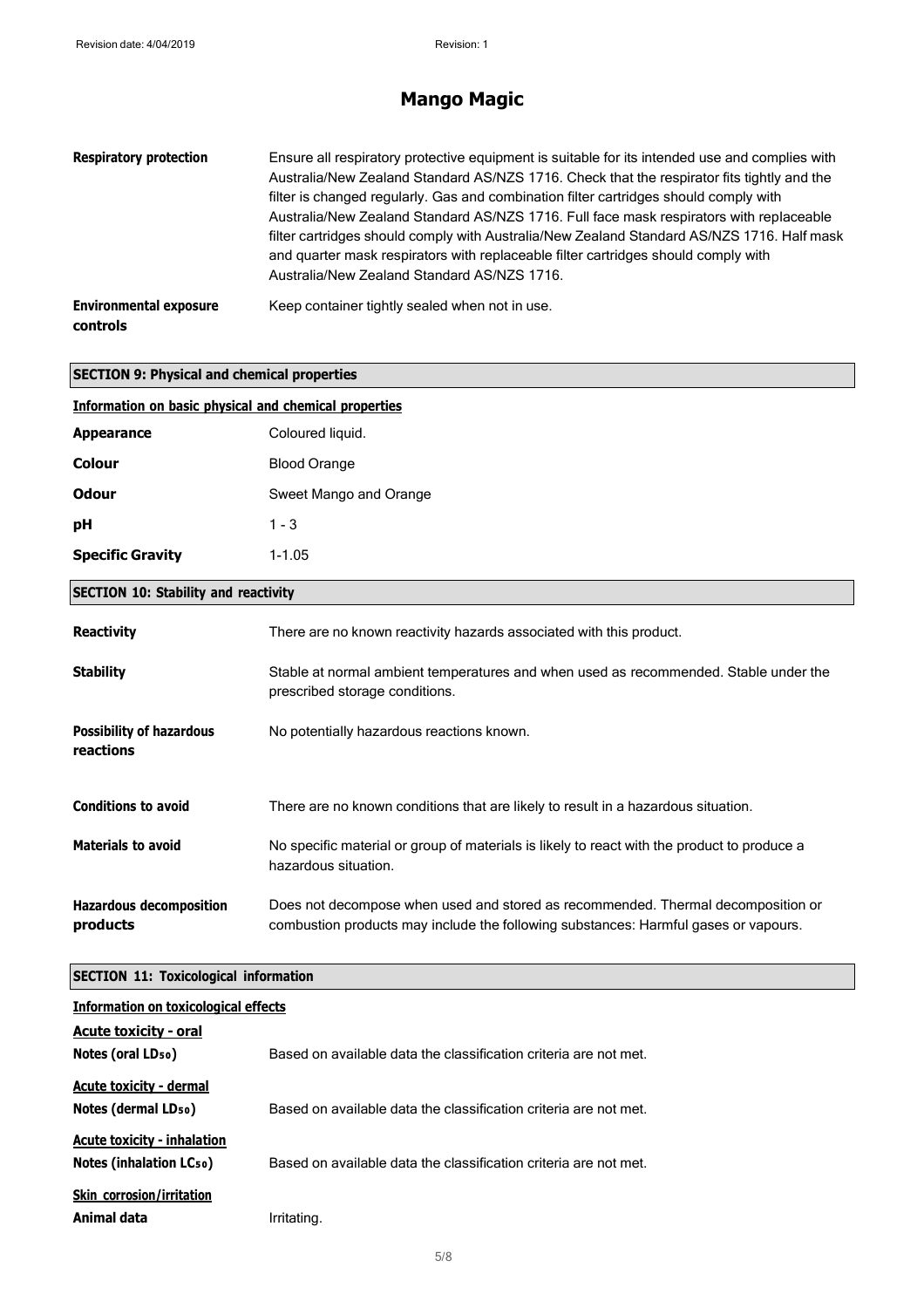### **Serious eye damage/irritation**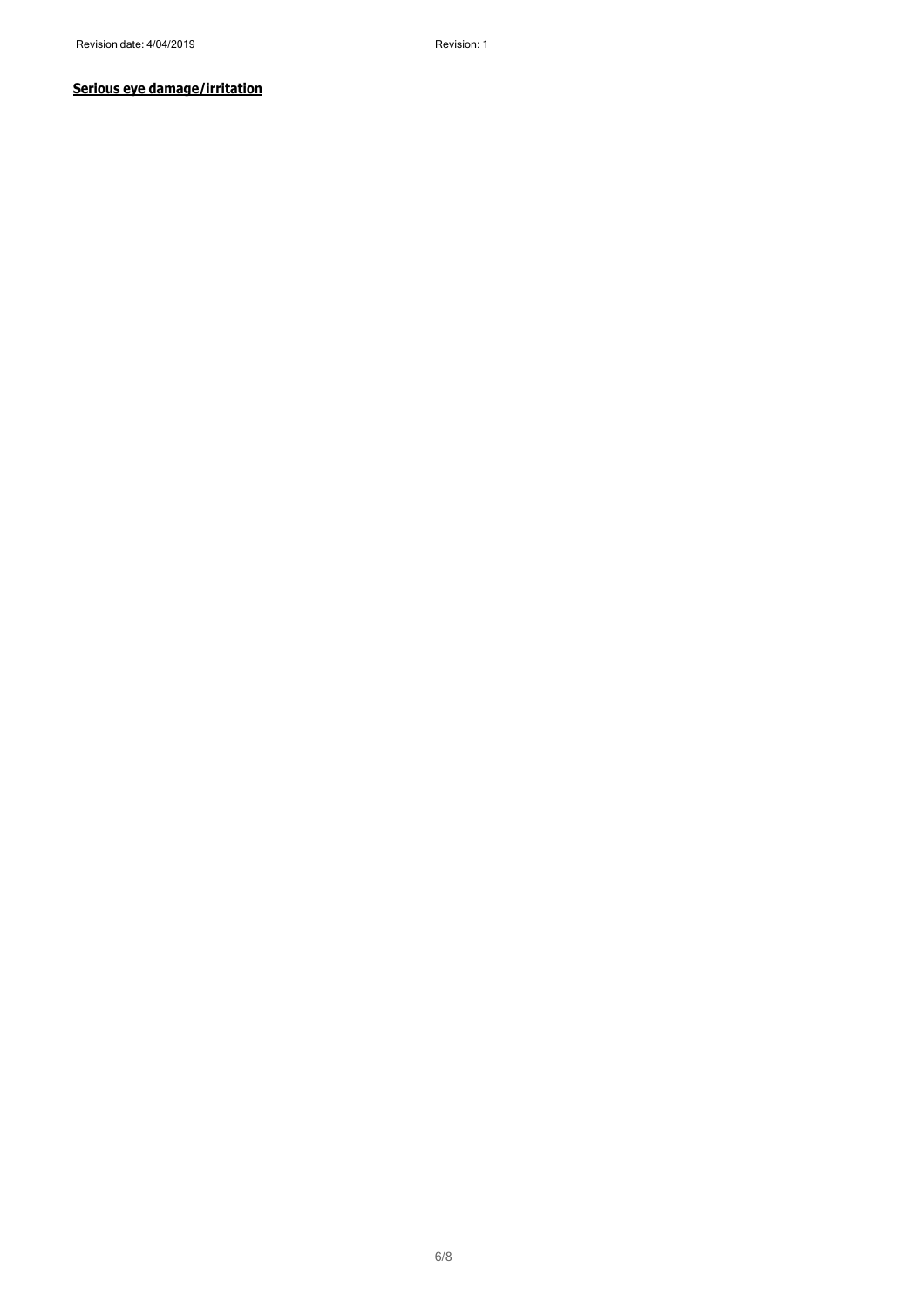# **Mango Muscle**

**Serious eye damage/irritation** Causes serious eye irritation.

| <b>Respiratory sensitisation</b><br><b>Respiratory sensitisation</b>              | Based on available data the classification criteria are not met.                                                                   |
|-----------------------------------------------------------------------------------|------------------------------------------------------------------------------------------------------------------------------------|
| <b>Skin sensitisation</b><br><b>Skin sensitisation</b>                            | Based on available data the classification criteria are not met.                                                                   |
| Germ cell mutagenicity<br>Genotoxicity - in vitro                                 | Based on available data the classification criteria are not met.                                                                   |
| <b>Carcinogenicity</b><br>Carcinogenicity                                         | Based on available data the classification criteria are not met.                                                                   |
| <b>IARC</b> carcinogenicity                                                       | None of the ingredients are listed or exempt.                                                                                      |
| <b>Reproductive toxicity</b>                                                      | Reproductive toxicity - fertility Based on available data the classification criteria are not met.                                 |
| <b>Reproductive toxicity -</b><br>development                                     | Based on available data the classification criteria are not met.                                                                   |
| Specific target organ toxicity - single exposure<br><b>STOT - single exposure</b> | Not classified as a specific target organ toxicant after a single exposure.                                                        |
| Specific target organ toxicity - repeated exposure                                |                                                                                                                                    |
| <b>STOT - repeated exposure</b>                                                   | Not classified as a specific target organ toxicant after repeated exposure.                                                        |
| <b>Aspiration hazard</b><br><b>Aspiration hazard</b>                              | Based on available data the classification criteria are not met.                                                                   |
| <b>General information</b>                                                        | The severity of the symptoms described will vary dependent on the concentration and the<br>length of exposure.                     |
| <b>Inhalation</b>                                                                 | No specific symptoms known.                                                                                                        |
| <b>Ingestion</b>                                                                  | May cause irritation.                                                                                                              |
| <b>Skin Contact</b>                                                               | Redness. Irritating to skin.                                                                                                       |
| Eye contact                                                                       | Irritating to eyes.                                                                                                                |
| Route of entry                                                                    | Ingestion Inhalation Skin and/or eye contact                                                                                       |
| <b>Target Organs</b>                                                              | No specific target organs known.                                                                                                   |
| <b>SECTION 12: Ecological Information</b>                                         |                                                                                                                                    |
| <b>Ecotoxicity</b>                                                                | Not regarded as dangerous for the environment. However, large or frequent spills may have<br>hazardous effects on the environment. |
| <b>Toxicity</b>                                                                   | Based on available data the classification criteria are not met.                                                                   |
| <b>Persistence and degradability</b>                                              |                                                                                                                                    |
|                                                                                   | Persistence and degradability The degradability of the product is not known.                                                       |
| <b>Bioaccumulative potential</b>                                                  |                                                                                                                                    |
| <b>Bioaccumulative Potential</b>                                                  | No data available on bioaccumulation.                                                                                              |
| <b>Mobility in soil</b>                                                           |                                                                                                                                    |

Π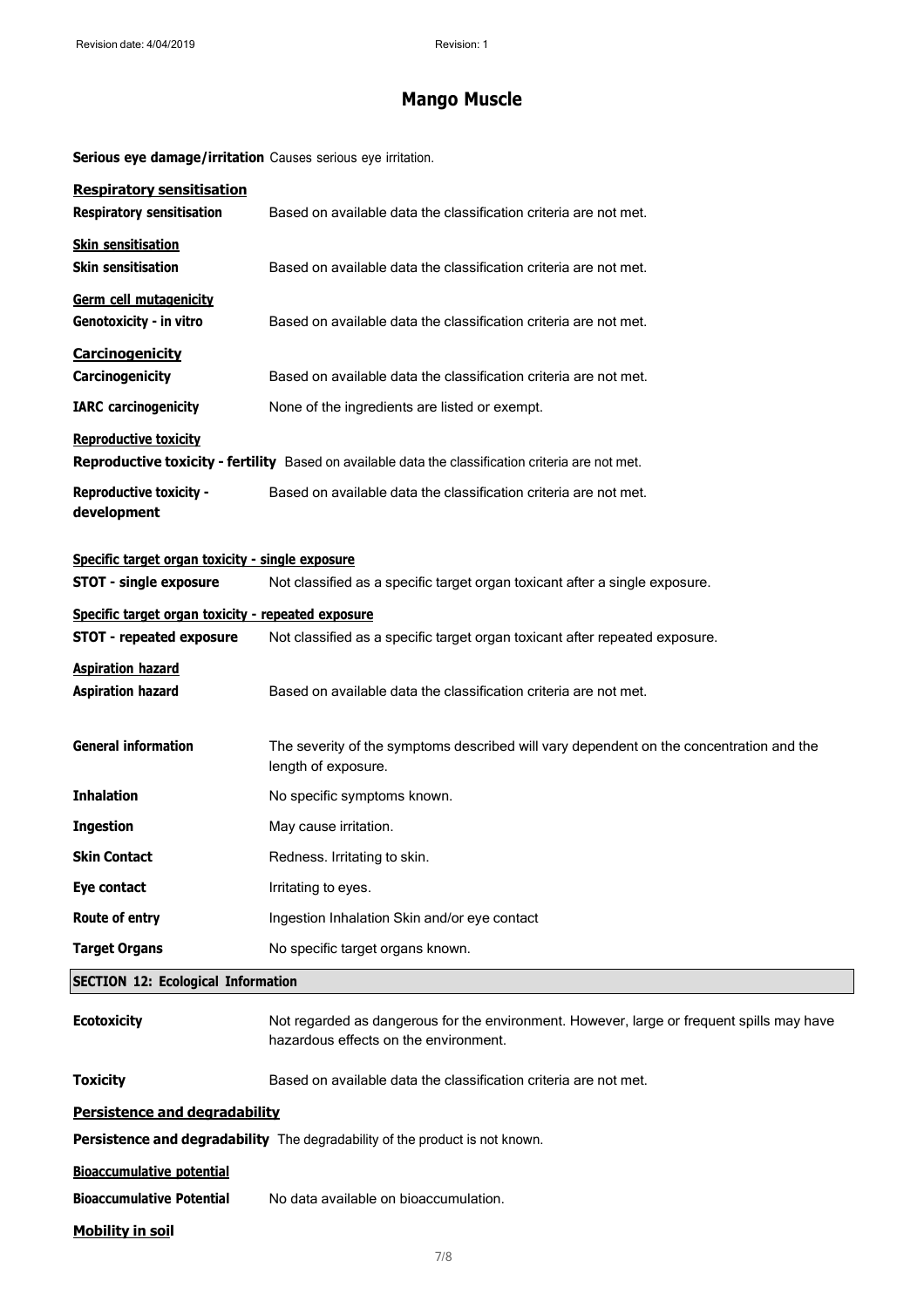# **Mango Muscle**

| <b>Mobility</b>                                                                                | No data available.                                                                                                                                                                                                                                                                                                                                                                                                                                                                                                        |
|------------------------------------------------------------------------------------------------|---------------------------------------------------------------------------------------------------------------------------------------------------------------------------------------------------------------------------------------------------------------------------------------------------------------------------------------------------------------------------------------------------------------------------------------------------------------------------------------------------------------------------|
| <b>Results of PBT and vPvB assessment</b>                                                      |                                                                                                                                                                                                                                                                                                                                                                                                                                                                                                                           |
| Other adverse effects                                                                          |                                                                                                                                                                                                                                                                                                                                                                                                                                                                                                                           |
| <b>Other adverse effects</b>                                                                   | None known.                                                                                                                                                                                                                                                                                                                                                                                                                                                                                                               |
| <b>SECTION 13: Disposal considerations</b>                                                     |                                                                                                                                                                                                                                                                                                                                                                                                                                                                                                                           |
| <b>Waste treatment methods</b>                                                                 |                                                                                                                                                                                                                                                                                                                                                                                                                                                                                                                           |
| <b>General information</b>                                                                     | The generation of waste should be minimised or avoided wherever possible. Reuse or recycle<br>products wherever possible. This material and its container must be disposed of in a safe<br>way. When handling waste, the safety precautions applying to handling of the product should<br>be considered. Care should be taken when handling emptied containers that have not been<br>thoroughly cleaned or rinsed out. Empty containers or liners may retain some product<br>residues and hence be potentially hazardous. |
| <b>Disposal methods</b>                                                                        | Dispose of waste via a licensed waste disposal contractor.                                                                                                                                                                                                                                                                                                                                                                                                                                                                |
| <b>SECTION 14: Transport information</b>                                                       |                                                                                                                                                                                                                                                                                                                                                                                                                                                                                                                           |
| General                                                                                        | The product is not covered by international regulations on the transport of dangerous goods<br>(IMDG, IATA, ADR/RID).                                                                                                                                                                                                                                                                                                                                                                                                     |
| <b>UN number</b>                                                                               |                                                                                                                                                                                                                                                                                                                                                                                                                                                                                                                           |
| Not applicable.                                                                                |                                                                                                                                                                                                                                                                                                                                                                                                                                                                                                                           |
| <b>UN proper shipping name</b>                                                                 |                                                                                                                                                                                                                                                                                                                                                                                                                                                                                                                           |
| Not applicable.                                                                                |                                                                                                                                                                                                                                                                                                                                                                                                                                                                                                                           |
| Transport hazard class(es)                                                                     |                                                                                                                                                                                                                                                                                                                                                                                                                                                                                                                           |
| No transport warning sign required.                                                            |                                                                                                                                                                                                                                                                                                                                                                                                                                                                                                                           |
| <b>Packing group</b>                                                                           |                                                                                                                                                                                                                                                                                                                                                                                                                                                                                                                           |
| Not applicable.                                                                                |                                                                                                                                                                                                                                                                                                                                                                                                                                                                                                                           |
| <b>Environmental hazards</b>                                                                   |                                                                                                                                                                                                                                                                                                                                                                                                                                                                                                                           |
| Environmentally hazardous substance/marine pollutant<br>No.                                    |                                                                                                                                                                                                                                                                                                                                                                                                                                                                                                                           |
| <b>Special precautions for user</b>                                                            |                                                                                                                                                                                                                                                                                                                                                                                                                                                                                                                           |
| Not applicable.                                                                                |                                                                                                                                                                                                                                                                                                                                                                                                                                                                                                                           |
| Transport in bulk according to Not applicable.<br>Annex II of MARPOL 73/78<br>and the IBC Code |                                                                                                                                                                                                                                                                                                                                                                                                                                                                                                                           |
| <b>SECTION 15: Regulatory information</b>                                                      |                                                                                                                                                                                                                                                                                                                                                                                                                                                                                                                           |
|                                                                                                | Safety, health and environmental regulations/legislation specific for the substance or mixture                                                                                                                                                                                                                                                                                                                                                                                                                            |
| <b>Inventories</b>                                                                             |                                                                                                                                                                                                                                                                                                                                                                                                                                                                                                                           |
| <b>Australia - AICS</b>                                                                        |                                                                                                                                                                                                                                                                                                                                                                                                                                                                                                                           |

None of the ingredients are listed or exempt.

**SECTION 16: Any other relevant information**